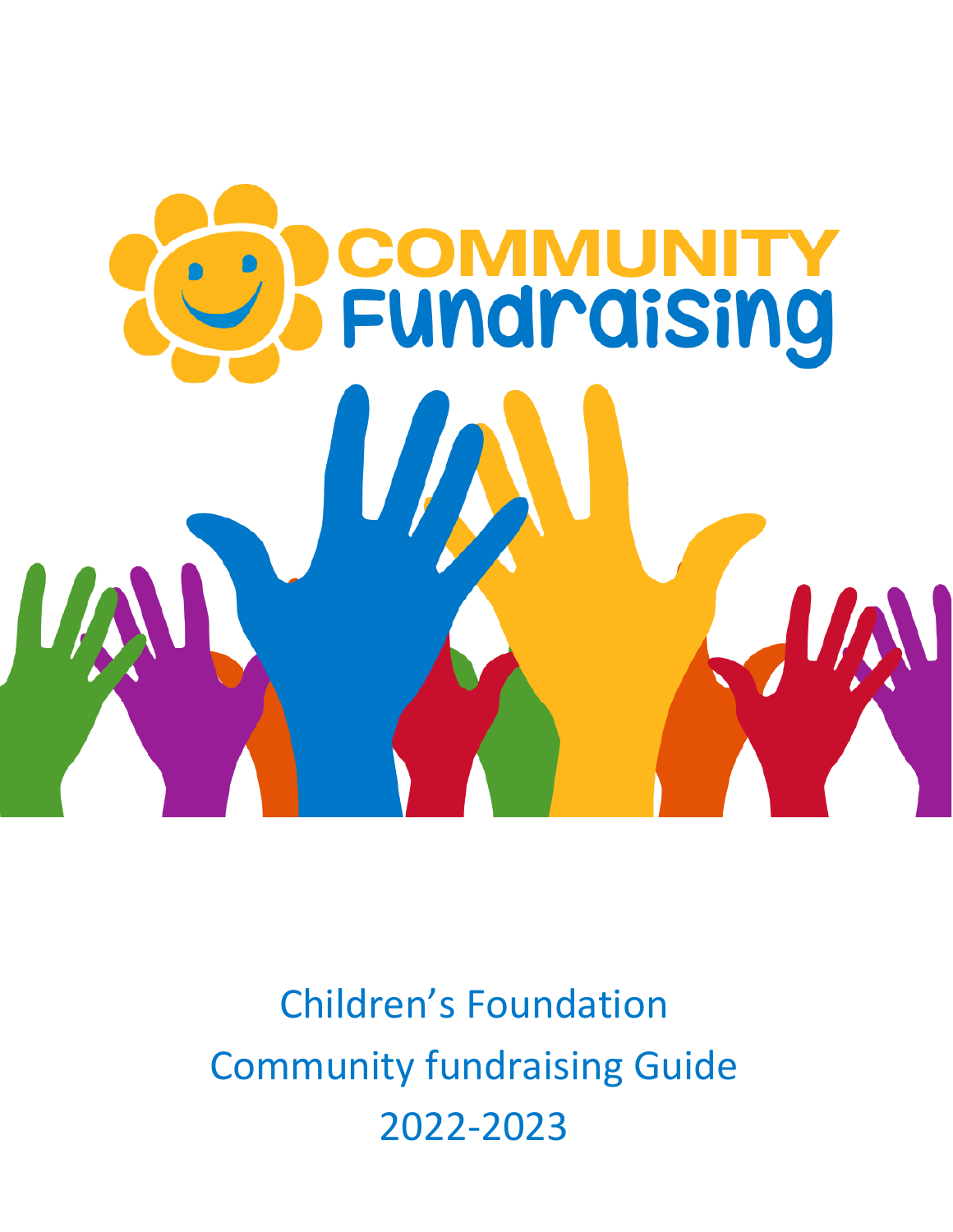

# **Thank you for choosing to support the Children's Foundation through Community Fundraising!**

## Your support makes a difference

Thanks to amazing supporters like you, children in Guelph, Wellington, and Dufferin County are having opportunities they never thought possible. Through community fundraisers, you are positively impacting the lives of local kids!

We value partnerships of every kind in our community, and no matter how large or small, these initiatives are invaluable to the overall fundraising of the Children's Foundation.

Enclosed you will find some guidelines to help manage your fundraiser. If you have any questions at all, please contact the Children's Foundation – our staff is willing to help!

Thank you for everything you are doing to help; we look forward to working with you



## Table of Contents:

| <b>Where Your Money Goes</b> | Page 3 |
|------------------------------|--------|
| The Sign-Up Process          | Page 4 |
| How We Can Help              | Page 5 |
| Useful Information           | Page 6 |
| Event Ideas to Get Started   | Page 6 |
| <b>Contact Information</b>   | Page 7 |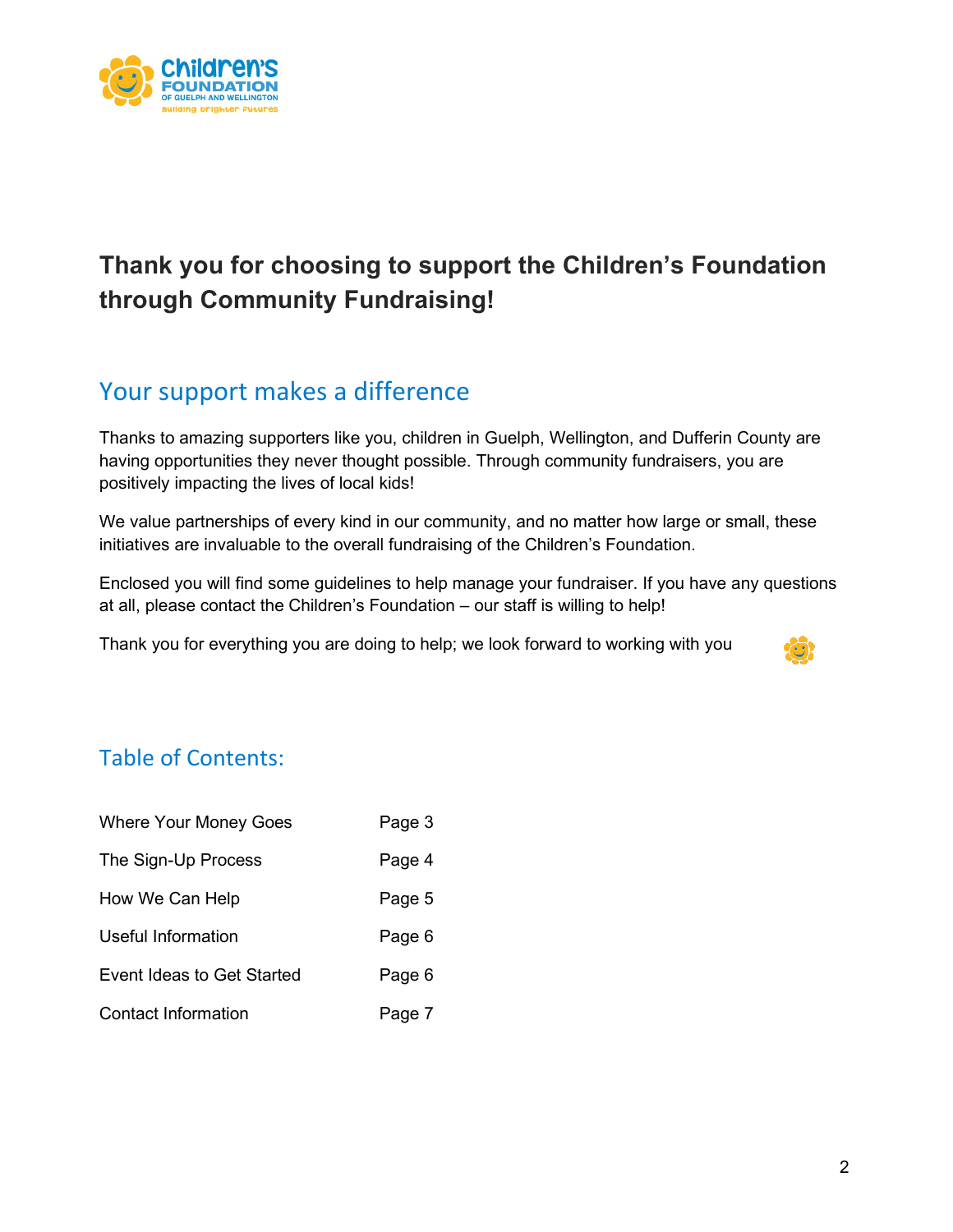

## Where Your Money Goes: Building brighter futures!

With the support of our community including private donors, corporate funders, community partners and volunteers like you, over **\$2.3 million** is invested into bettering the lives of **over 25,000 local children** through our four core programs:

### Adopt-A-Family

Adopt-A-Family matches donors with families to buy them holiday gifts and grocery gift cards that they would otherwise not be able to afford. In 2021…



**1,431 families received hope and joy for the holidays 3,143 children and youth received gifts and wishes**

### Food & Friends

Food & Friends provides healthy food to hungry minds. It gives children and youth the nourishment they need to learn and grow. Each year, approximately…



**20,000+ students are fed through 103 school programs 2,000,000+ meals are served**

### Free to Grow

Free to Grow gives children and youth the chance to participate in recreational and life-skill development activities, which benefit their well-being, develop their interests, enhance their personal growth, build their self-confidence, increase their engagement in the community, and foster the skills they need for life. In 2021…



**1,221 children were supported 1,333 activities were funded**

### **Scholarships**

We provide annual scholarships to remove some of the barriers that youth face when considering post-secondary education, whether it be economic or social challenges. Our Scholarships Program provides financial support, with the criteria for recipients being focused on life achievement and goals in the face of difficult life situations rather than academic standing. In 2021…

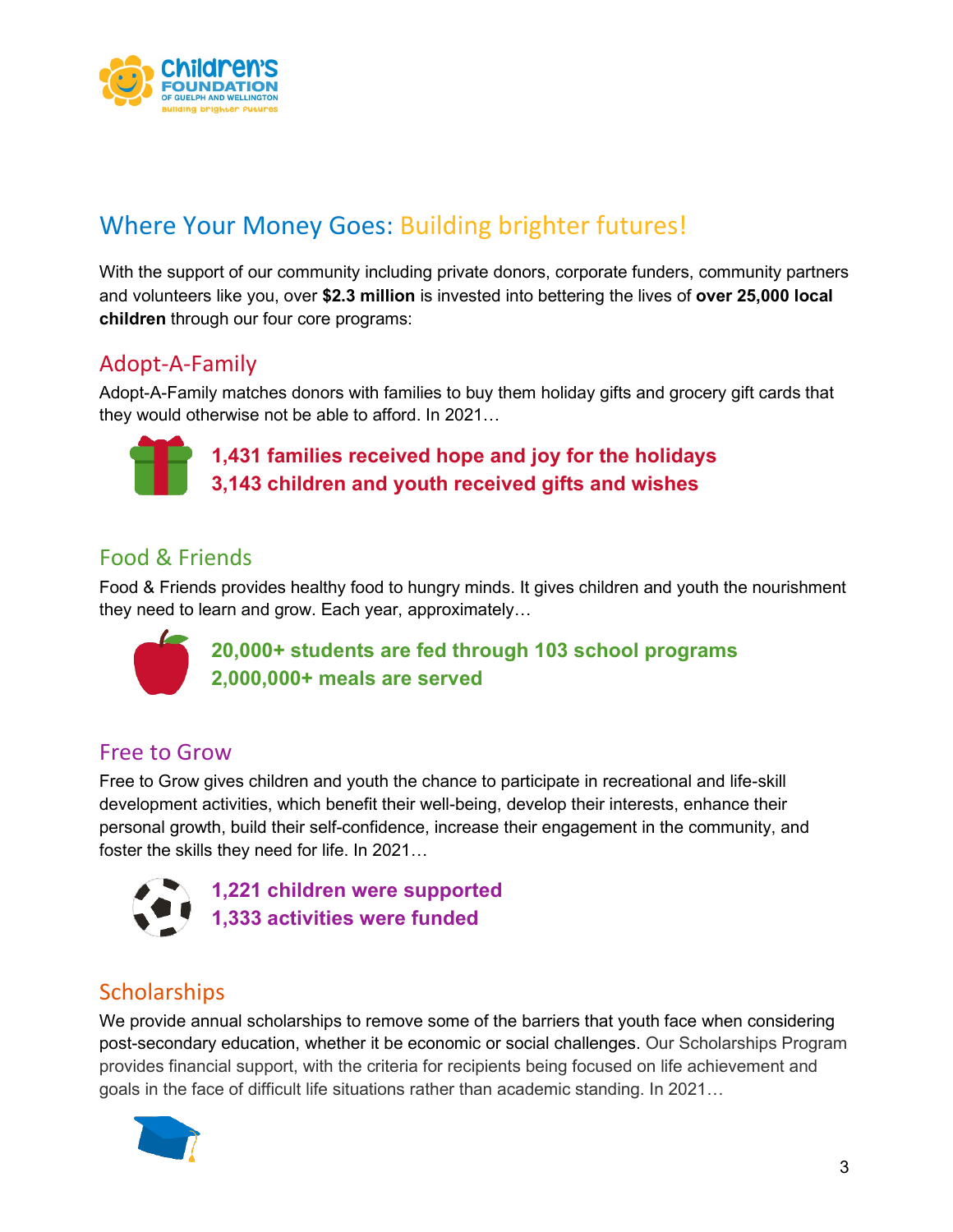

**24 scholarships were awarded Top areas of study: Health Care / Social Work / Arts** 

## The Sign-Up Process

#### Step One:

**Pick your fundraiser!** Decide what you would like to do and how you will raise funds. See page 5 of this handbook for some ideas to get your creativity flowing.

#### Step Two:

Complete the **[Community Fundraising Sign-Up Form](https://docs.google.com/forms/d/e/1FAIpQLScespnKorBhVpdHOvMIxPi-n0lDRDBXMc13UqyaVMsr4XVAaw/viewform)** so we have your fundraiser in our calendar!

#### Step Three:

**Inform our Community Engagement team of your needs.** Within 2-3 business days of submitting your sign-up form, our Community Engagement team will reach out to say hello. We will work with you to find out what support you need to make your fundraiser a success!

#### Step Four:

Plan and host your event! Here are some helpful hints:

- **Set a realistic goal** and develop a budget.
- **Reduce expenses** by requesting donations from local business such as auction items, or free online advertising.
- **Solicit support** from companies who may be interested in supporting your initiative by providing sponsorship funds to cover expenses (in return for recognition).
- **Promote your event!** Consider approaching radio, TV and community newspapers and make use of social media. To align your event with your fundraising cause, you may also request permission to use the Children's Foundation logo on your marketing materials. Logos and Brand Guidelines are available on the Children's Foundation website at [www.childrensfoundation.org/about/logos-and-guidelines.](http://www.childrensfoundation.org/about/logos-and-guidelines) *CFGW reserves the right to final logo approval on all promotional material.*
- **Go Live** on Facebook, Instagram, or Live Tweet during your event and encourage your participants to share on social media, if appropriate to the flow of your event. A custom hashtag is a great way to engage and moderate an online conversation.
- **Have fun!**

#### Step Five:

Once your event is over:

- **Please share** any photographs taken.
- **Complete donation tracking** forms, ensuring all information is collected and balanced.
- **Please submit your donation** within 30 days of your event. Donations by cheque must be made payable to the "Children's Foundation of Guelph and Wellington."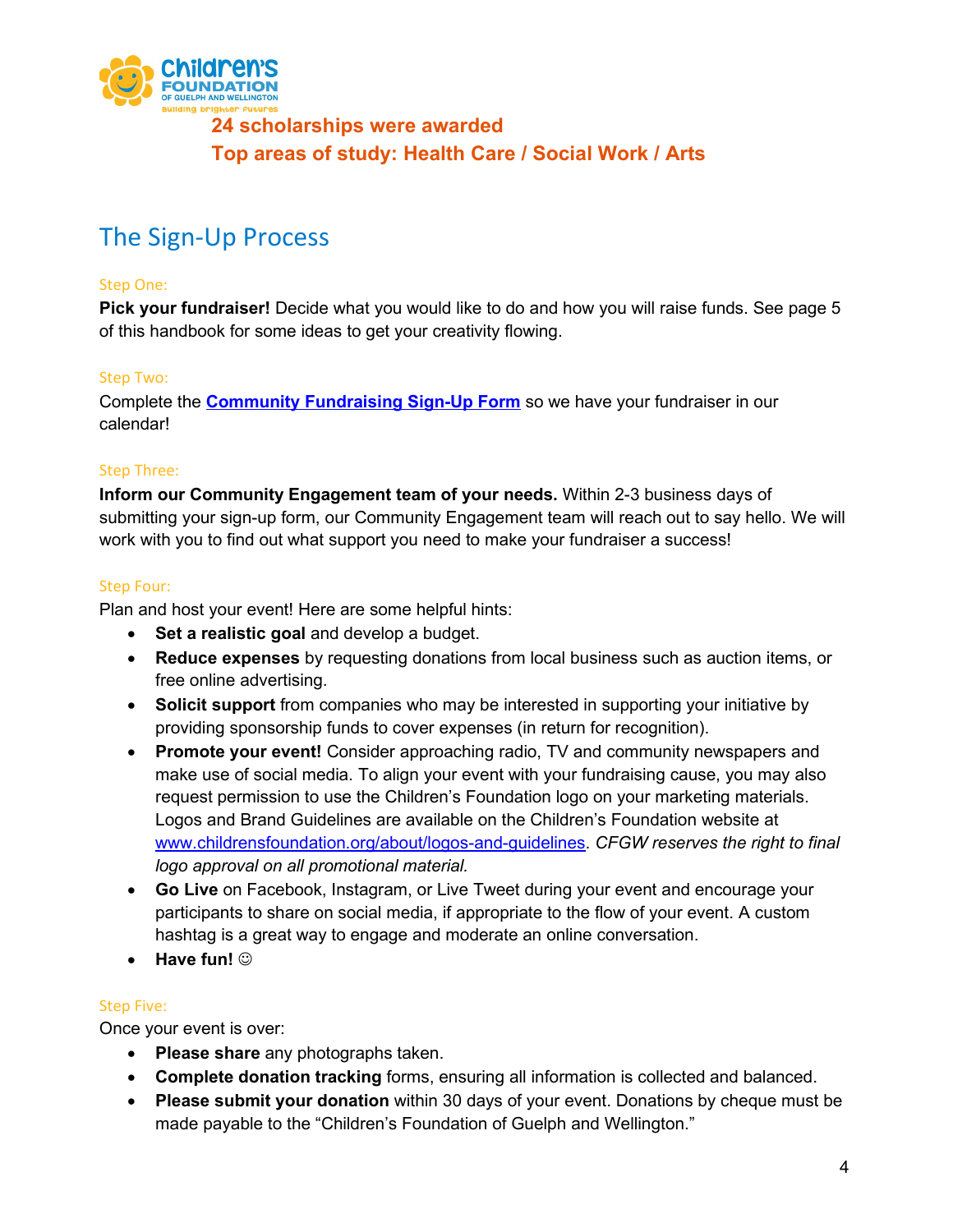

• **Revel in the good you have done** – we will contact you to share your impact!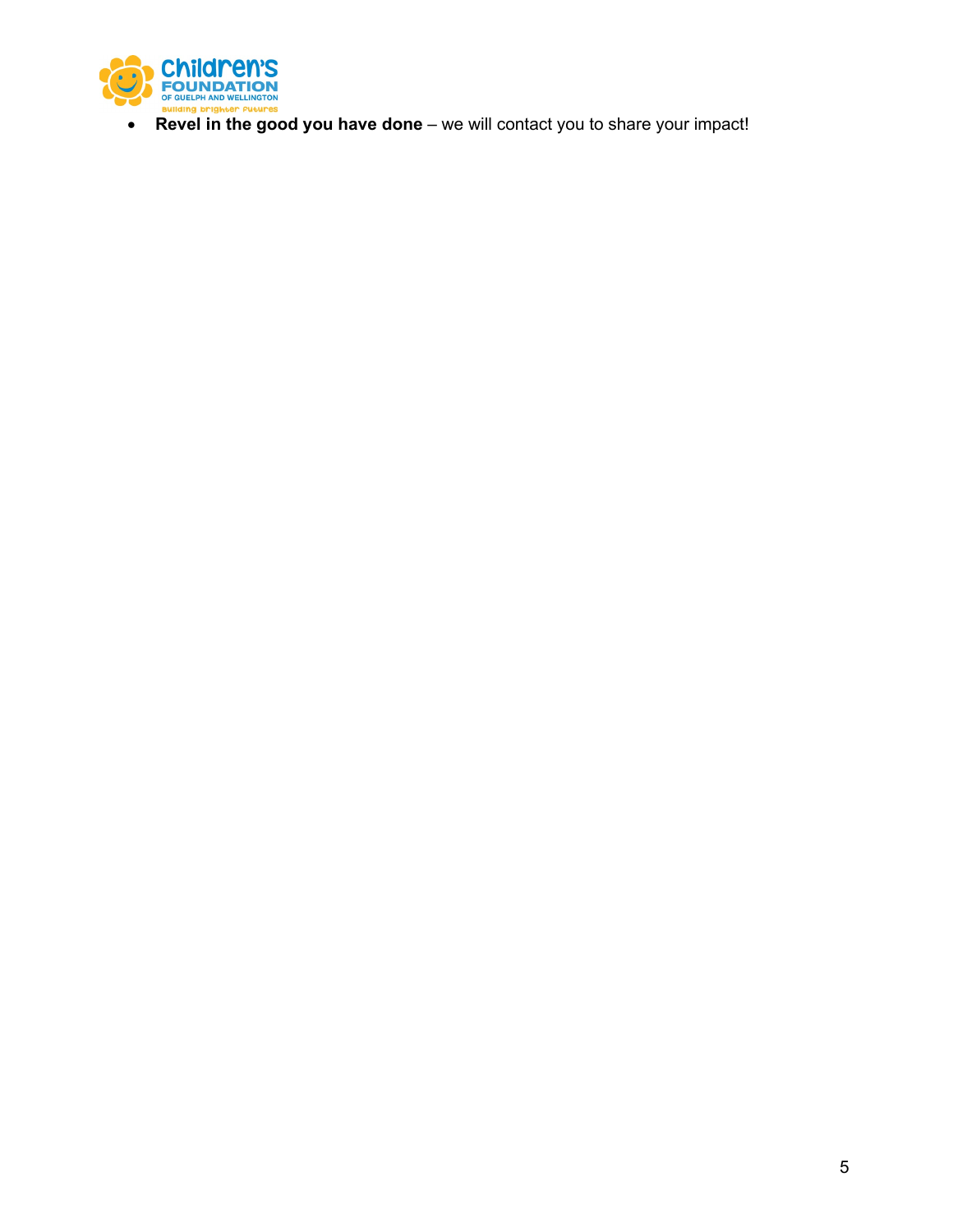

## How We Can Help

We want to help make your fundraiser a success. We have prepared a selection of tools you might find useful. If you're in need of any of these items, please reach out to Amanda Kavchak, Communications and Marketing Manager at [amanda@childrensfoundation.org.](mailto:amanda@childrensfoundation.org)

#### Letter of Support

• A letter from the Foundation confirming the fundraiser may assist in obtaining donations, sponsorships, or support from organizations to participate in your event.

#### Raffle License

• As a registered charity, we can make your raffle a greater success. Please contact us for more details.

#### Donation Tracking & Tax Receipts

- We can provide donation tracking forms to help record cash contributions.
- As a registered charity, we can also issue tax receipts for donations of \$20 or more when applicable. Please provide donor names and mailing addresses to have tax receipts issued. *\*Please note that the Children's Foundation closely adheres to Canada Revenue Agency (CRA) guidelines for tax receipting.*

#### Promotions

- We are happy to help promote your event through the following channels:
	- $\circ$  Social media please tag us @ChildrensFdnGW, and we will re-share whenever possible
	- $\circ$  Website we can list your event under our Community Fundraiser listings
- We may be able to supply some promotional materials (banners, stickers, brochures, etc.) for your fundraiser, depending on availability.

#### Fundraising Page

- If you would like to set up an online fundraising page, please [click here.](https://interland3.donorperfect.net/weblink/weblink.aspx?name=E920301QE&id=111)
	- $\circ$  Tax receipts will be issued for donations of \$20 or more.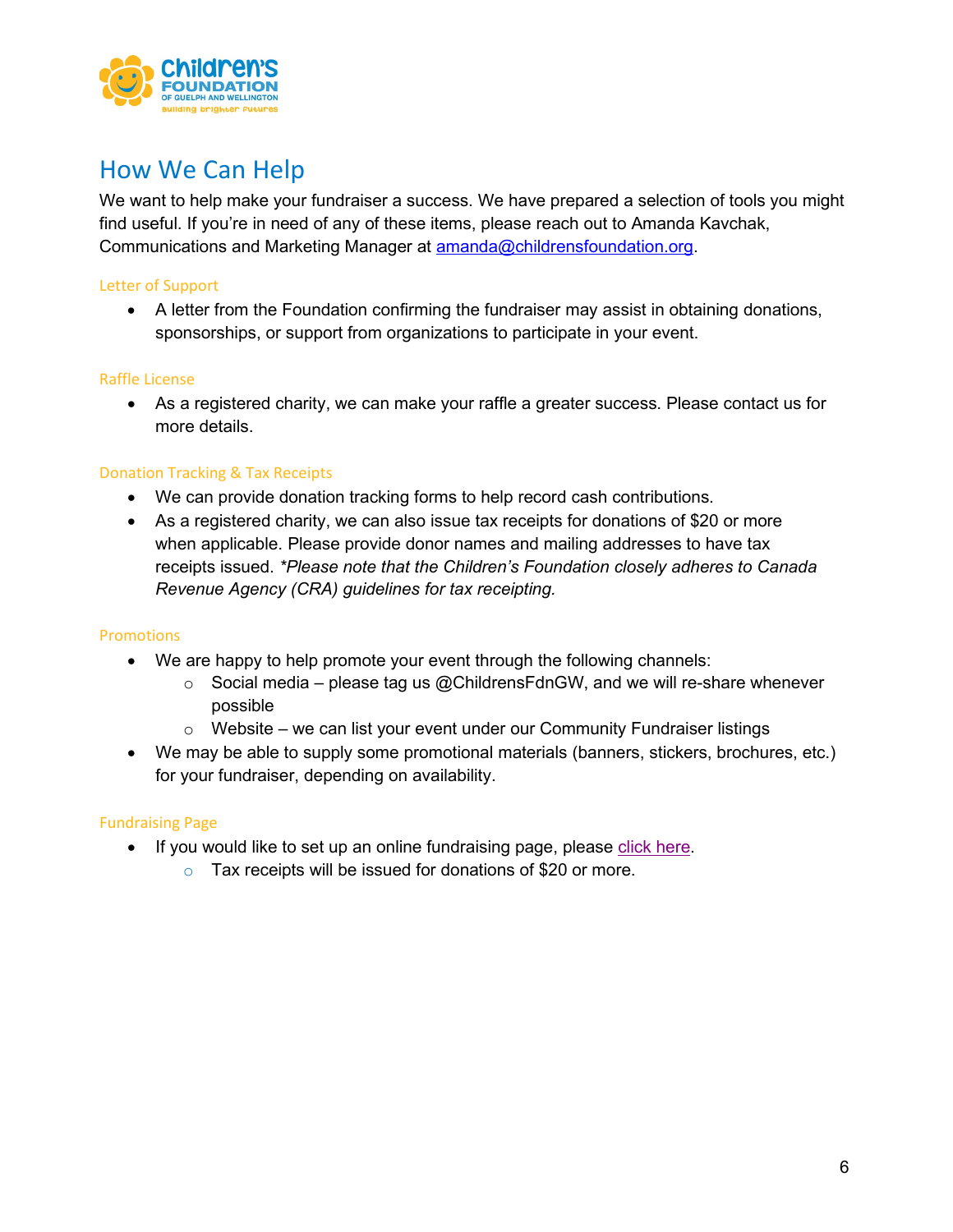

# Useful Information

Thank you for helping the **tens of thousands** of children that are supported by the Children's Foundation of Guelph and Wellington. We know there is a lot of time and effort that goes into fundraising, and we appreciate your passion, energy, and hard work!

Below are some guidelines to help make your fundraiser run smoothly:

- The organizer agrees to handle all monetary transactions for the fundraising event.
- Cheques for sponsorship to be used to cover expenses should be made payable to your event or organizing committee.
- Promotional materials must state "In support of the Children's Foundation of Guelph and Wellington" and be approved by the Children's Foundation prior to distribution.
- In an effort to maximize your donation, the event organizer is responsible for all aspects of the initiative including advertising, ticket sales, sponsorship and all expenses incurred.
- If you are submitting funding requests where you must apply on behalf of the Children's Foundation and use its charitable registration number, these must be reviewed with the Children's Foundation prior to the application.
- Unless otherwise agreed upon, event insurance, liquor licenses, security deposits and any other legal or contractual requirements are the sole responsibility of the event organizer. CFGW cannot assume any liability for the event.
- The Foundation does not support initiatives that pose a health hazard or engage in illegal activity. All marketing and promotion must be compliant with Canada's anti-spam legislation (CASL).

### Ideas to get your Fundraiser Started:

- Races virtual or in-person runs, bikes, etc.
- "A-thons" reading, walking, dancing, etc.
- Wine Tasting or Dinner Party business ventures, girls night out, barbeques, etc.
- Work-out Challenges
- Virtual Birthday Party
- Silent Auction
- Golf Tournament
- Concert or Music Event
- Car Wash